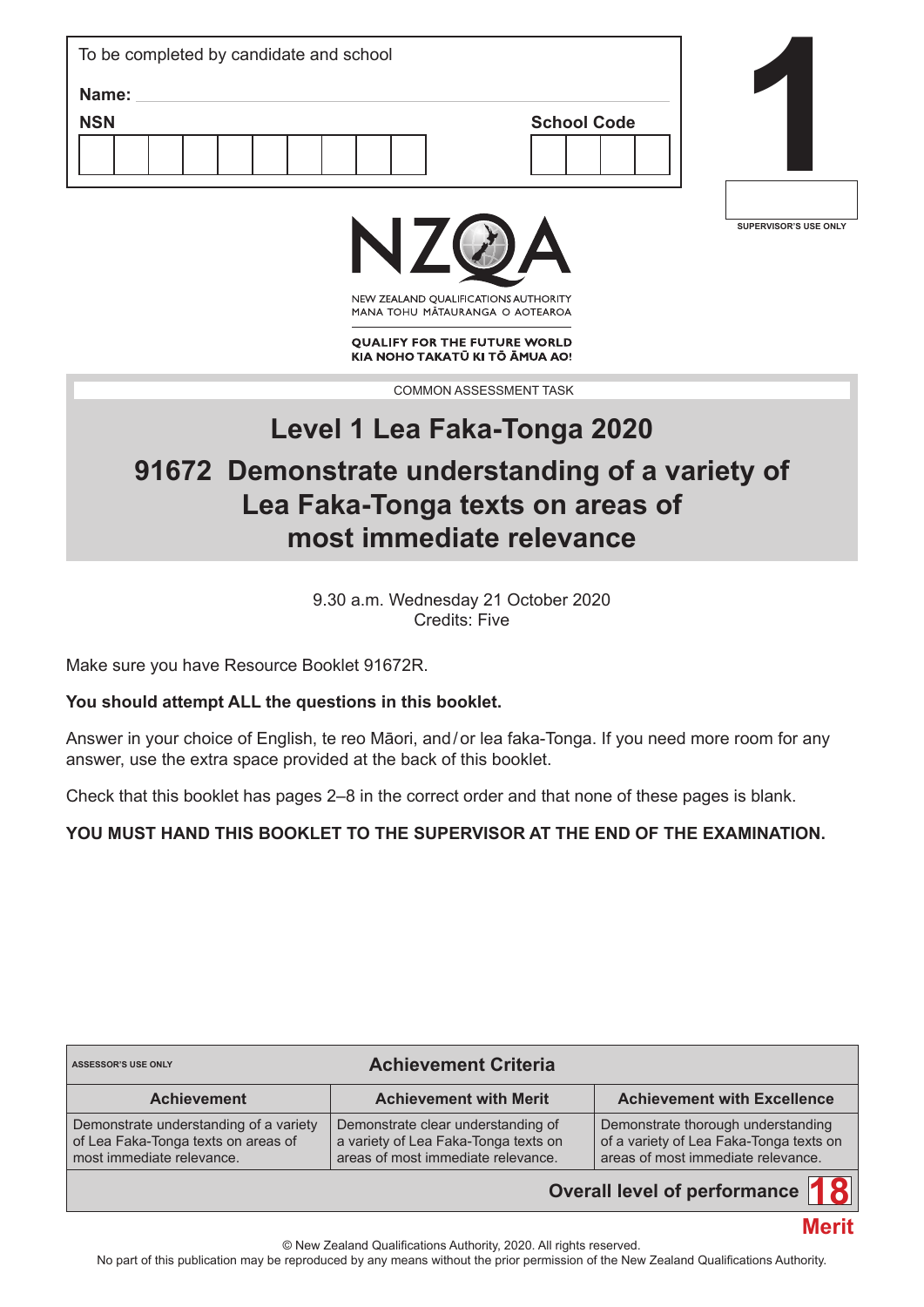#### QUESTION ONE: Tohinoa 'a Fafu' (Fafu's diary)

Read Text A on page 2 of the resource booklet.

Fakamatala'i fakaikiiki mai 'a hono fängota'i 'e Fafu 'a e 'anga'.  $(a)$ Describe Fafu's shark-hunting expedition in detail.

na'e fortakaukau kene tamatéi  $T h_{\vartheta}$ tale 18 nailoni he dsi anga ano cone  $\ell$  $\overline{1}$ Na Ja  $\overline{\mathscr{U}}$ mei and La Lenis  $440 \cdot 1$  $\mathscr{A}$ ana ale V `Qr  $65$ Ďe  $\overline{\mathscr{A}}$  $\Omega$  $DO$ a

Ko e hã hono 'uhinga ne ui ai e talanoa ko 'eni' "Ko e 'Anga Poto'"? 'Omi ha fakamatala  $(b)$ fakaikiiki mei he talanoa' ke poupou ki ho'o tali'.

Why is the story called "Ko e 'Anga Poto"? Give details from the text to support your answer.

Whing ipoto G d.  $\alpha$ vg maa 'Oc ail  $\overline{\mathcal{X}}$ al  $\mathcal{L}$ l  $ACI$ ha

 $\overline{2}$ 

**ASSESSOR'S**<br>USE ONLY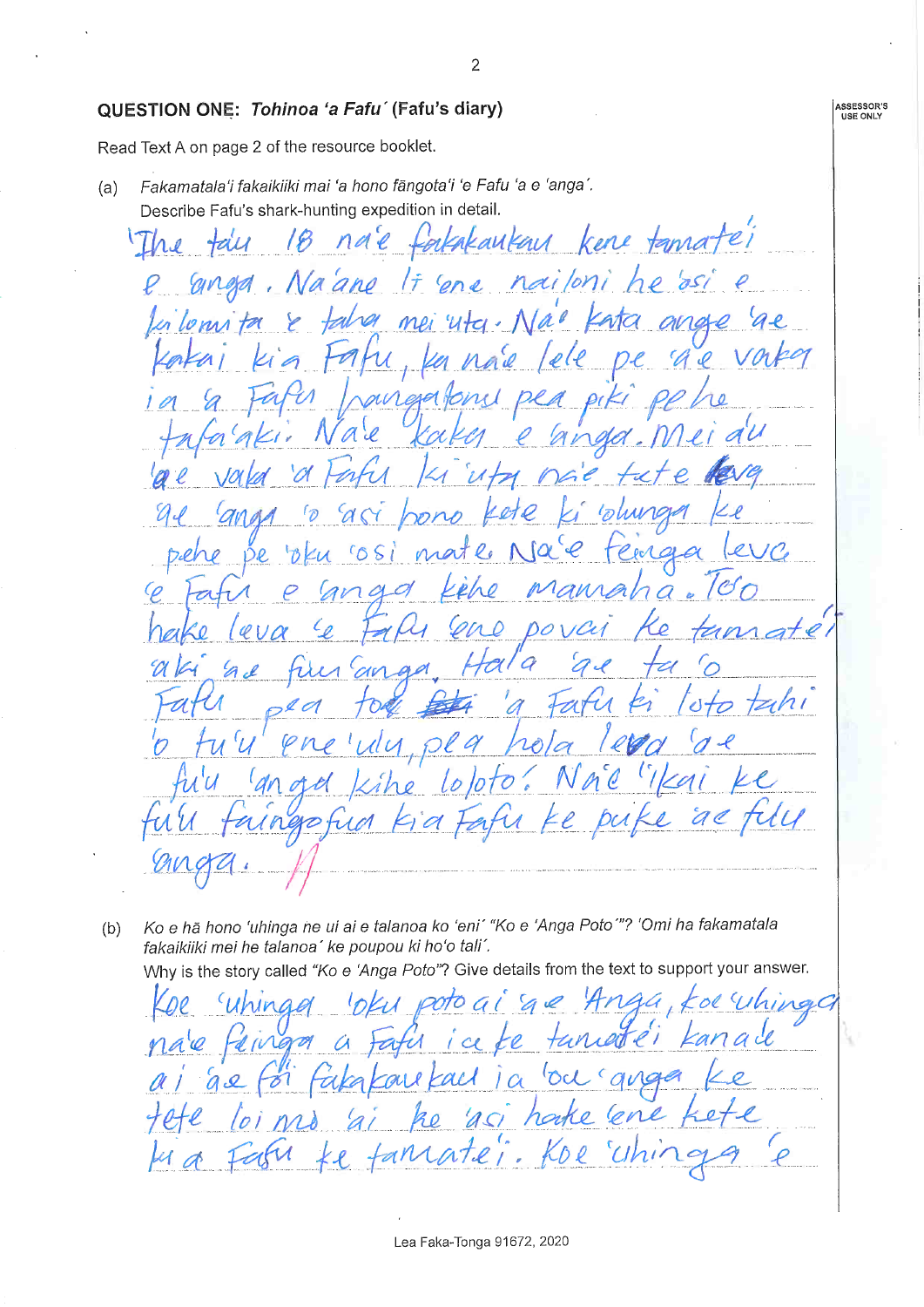**ASSESSOR'S**<br>USE ONLY taha 'oku poto ai 'ae anga na'e han<br>'phe 'anga 'o mei mafuli' ene vaka potenta 'anga 'o mei mafuli' ene vaka potenta<br>|wa ac fau anga 'o toho a fafu nu.<br>po vaka aki 'ac ha' loni' //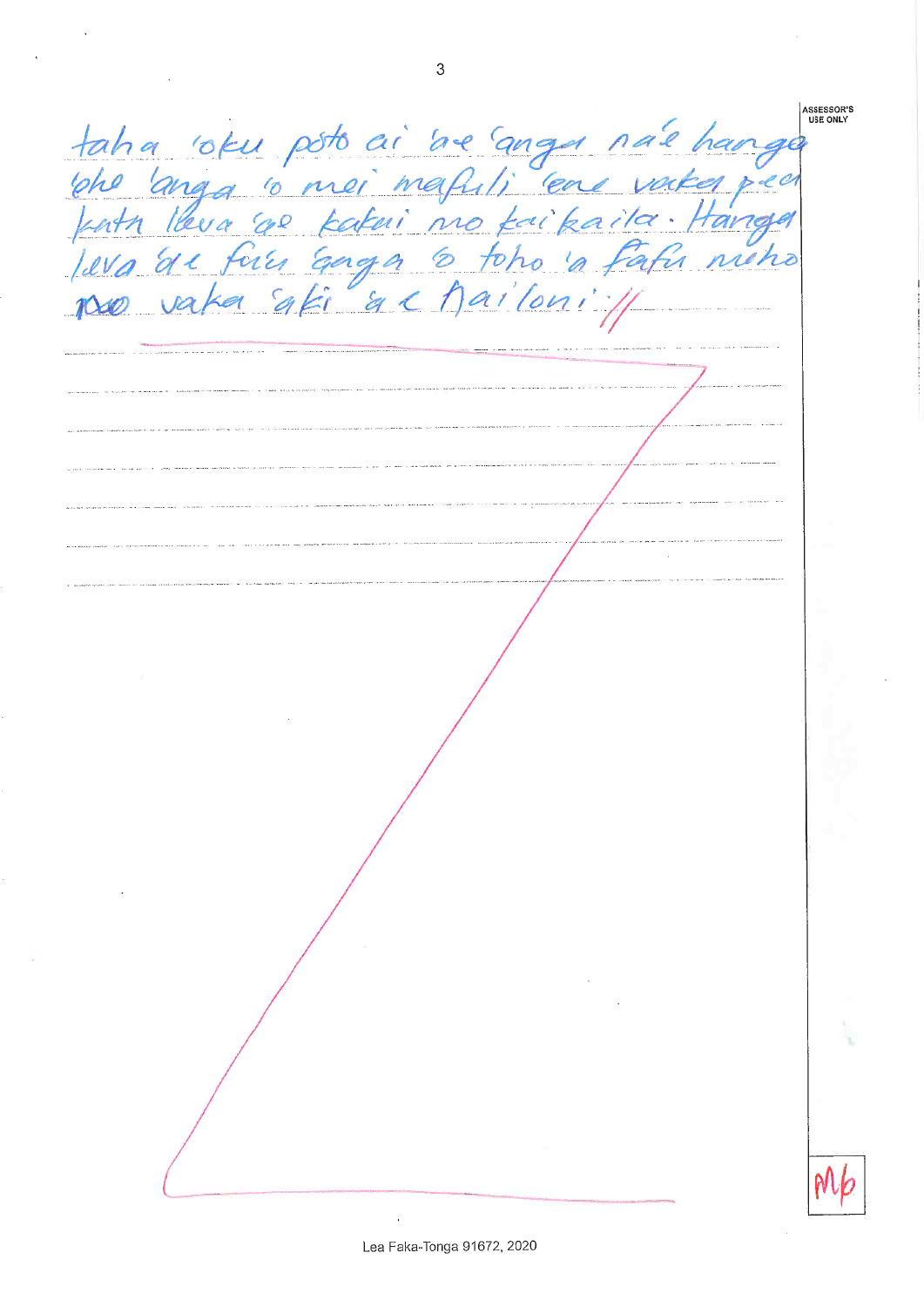#### QUESTION TWO: Felafoaki 'a e letioo' (Talkback radio)

Read Text B on page 3 of the resource booklet.

Ko e hā e 'uhinga 'oku totonu ai ke foaki e \$1000 ki he kau va'inga liiki'. Poupou'i ho'o tali'  $(a)$ 'aki ha fakamo'oni mei he konga tohi'.

Why should league players get \$1000? Support your answer with evidence from the text.

 $000$  $\mathcal{C}_{0}$ bak oto  $\overline{a}$ A O  $\mathfrak{b}$ Kuni  $\overline{\mathcal{E}}$  $\overline{\mathscr{O}}$ 

Ko e hã e 'uhinga 'oku 'ikai ai ke totonu hono 'oange 'a e \$1000 ki he kau va'inga liiki'?  $(b)$ Poupou'i ho'o tali' 'aki ha fakamo'oni mei he konga tohi'. Why should league players not get \$1000? Support your answer with evidence from the text.

 $\mathscr{A}$  $\mathscr{C}$ l DION  $\mathcal{U}$ Ingle re K  $\boldsymbol{\varphi}$  $iai$ pe e paan Siponisag raan kai ne  $\overline{a}$  $\epsilon$ turiaki rga nau also fol uhinga  $184$  $\mathcal{M}$ 70

 $\overline{4}$ 

ASSESSOR'S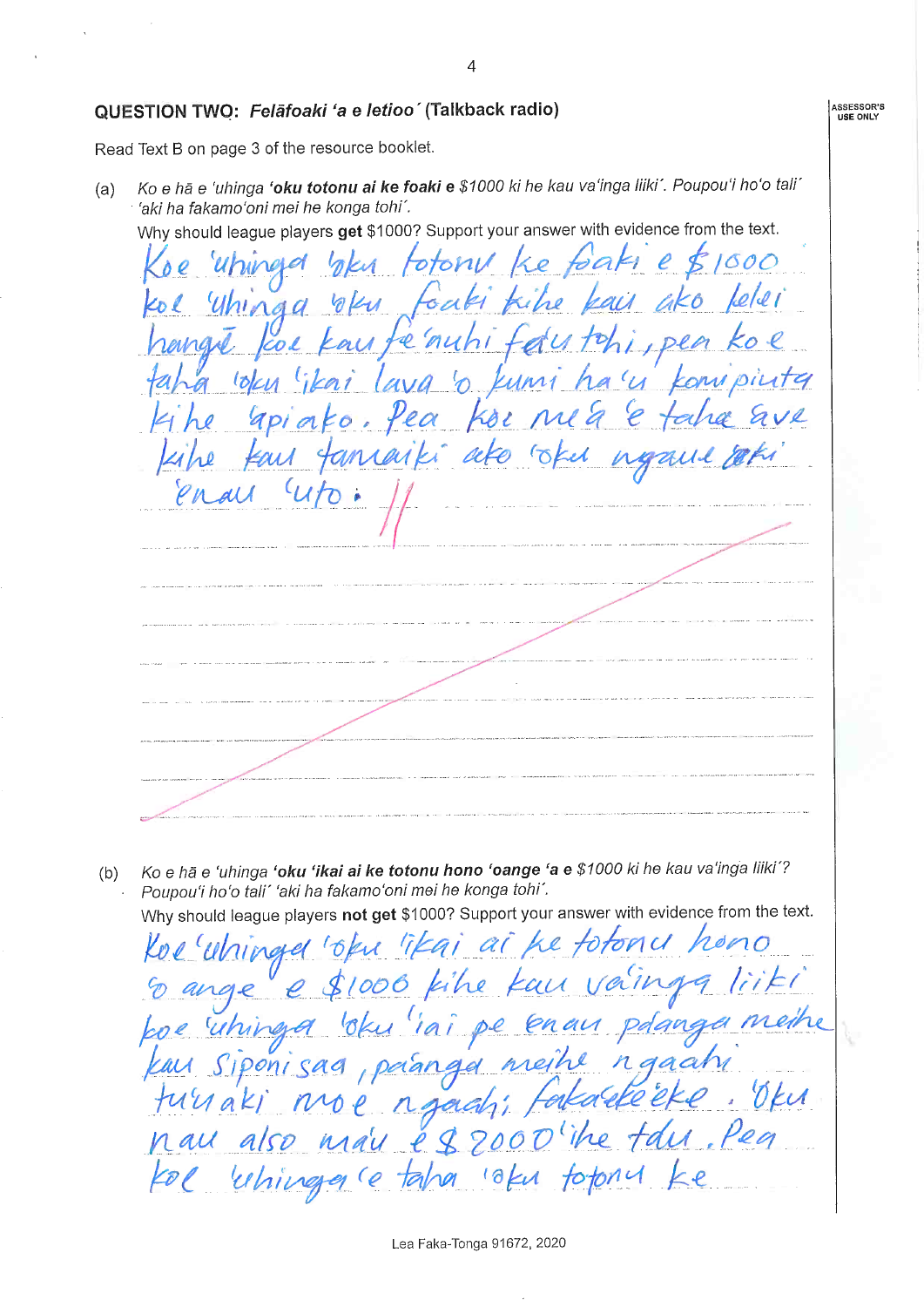**ASSESSOR'S**<br>USE ONLY fertalahi sano a e fornigjuta os apiato<br>Kiho kay ako madohi. Kos uhinga bku oku nous fúlu liva nautoluspeg

5

Lea Faka-Tonga 91672, 2020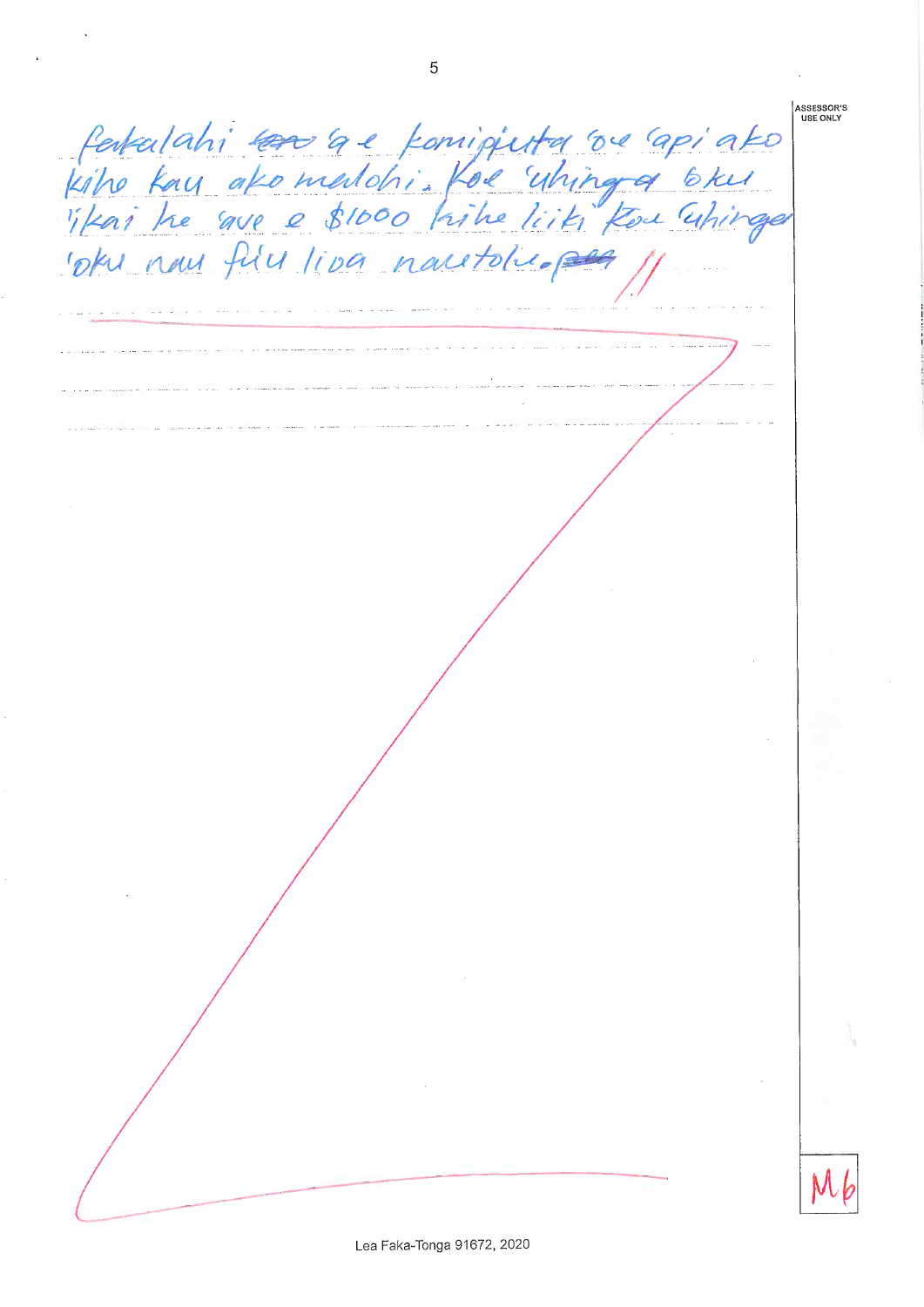ASSESSOR'S QUESTION THREE: Talanoa (Story) Read Text C on page 4 of the resource booklet. Ko e hã e 'uhinga na'e fai ai 'e Nani e talanoa ko 'eni'?  $(a)$ Why did Nani tell this story? Kor Uninga nad talanoa ai 'a Neni koe uhing bhy ai e fainn blu nofo noa pea ngalo ca nãa nou hay mei ai. Fakamatala'i e mo'ui 'a e fāmili 'o Nani' 'i he taimi na'e kei si'isi'i ai'.  $(b)$ Describe Nani's family life when she was young. noie noto motisms  $G1$  ( $D$  News  $i$  Koe kihe matata  $0Q$ nail mass Non more pe mei h r a Ko e hã e ngãue 'a Nani na'a' ne fai 'i he'ene kei si'i'? Ko e hã 'ene ongo'i fekau'aki mo e  $(c)$ ngāue na'e 'oange ke ne fai'? What was Nani's role when she was young, and how did she feel about it? Neni nale tai rend malala he pouli turu ge Nale l'Ikai ke trai ha sovani pong hanga leva e Nenico ta SITOU tu'a. Hoko leva oe

 $6\overline{6}$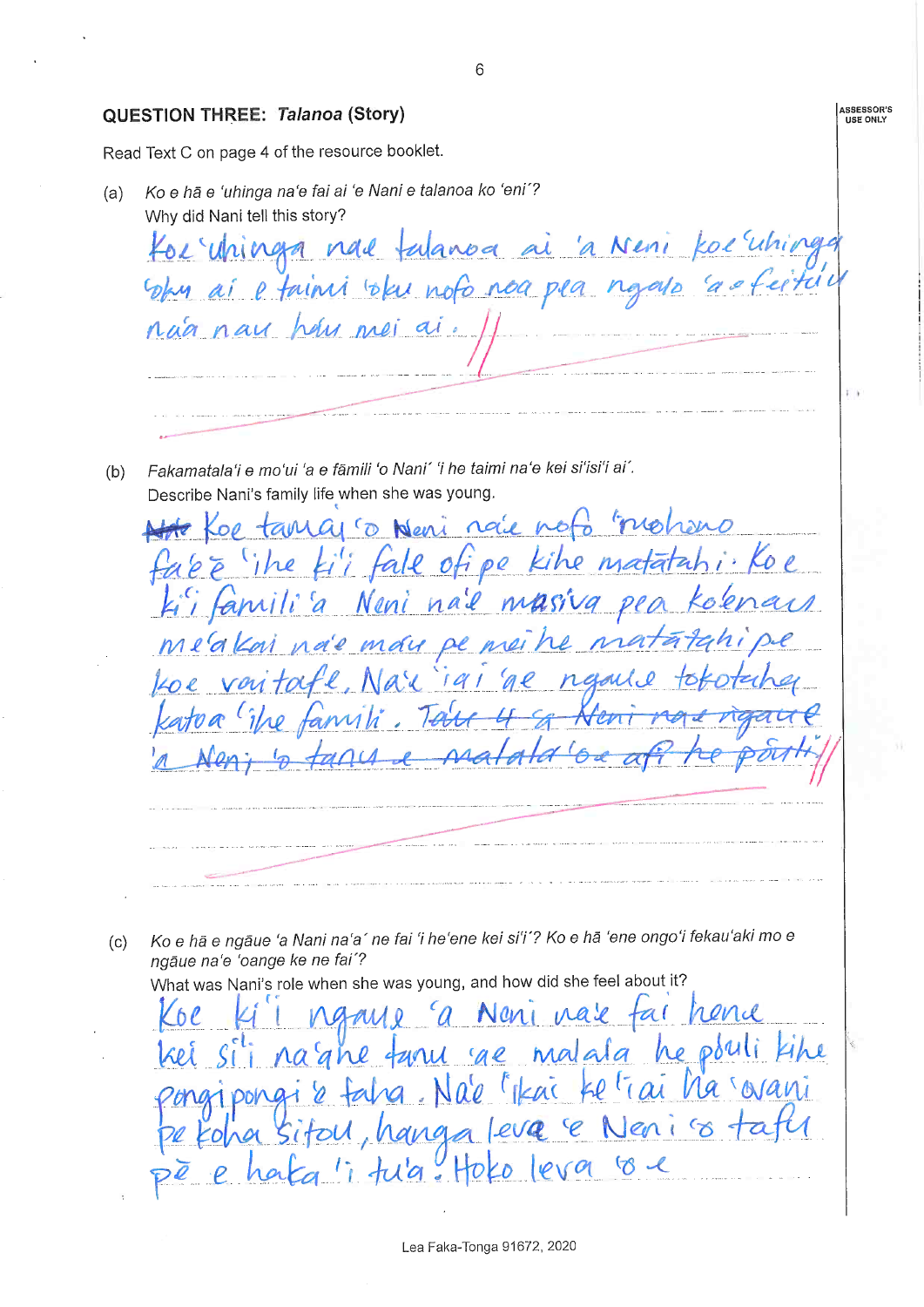pongipongi 'a hake a Neni 'oku osi maelala hake 'al afi, 'ofcapan'ifai ke ia ha afit Tkai leva ke kuki enne néakai. Fakatatan kike talanog "Okapau nac "Kai mohala ha afi so ikai ha metakai ke mare kai! Talamai leva ehe fi'i falanoa loku fotony be two houngs '19 'the me'a kotoa pe 'oku tall may like tour famili. Na oure modohi pla liai pe faimi le du pemai hotau pale pia oua le ngalo au feitiu

**ASSESSOR'S** USE ONLY

 $\overline{7}$